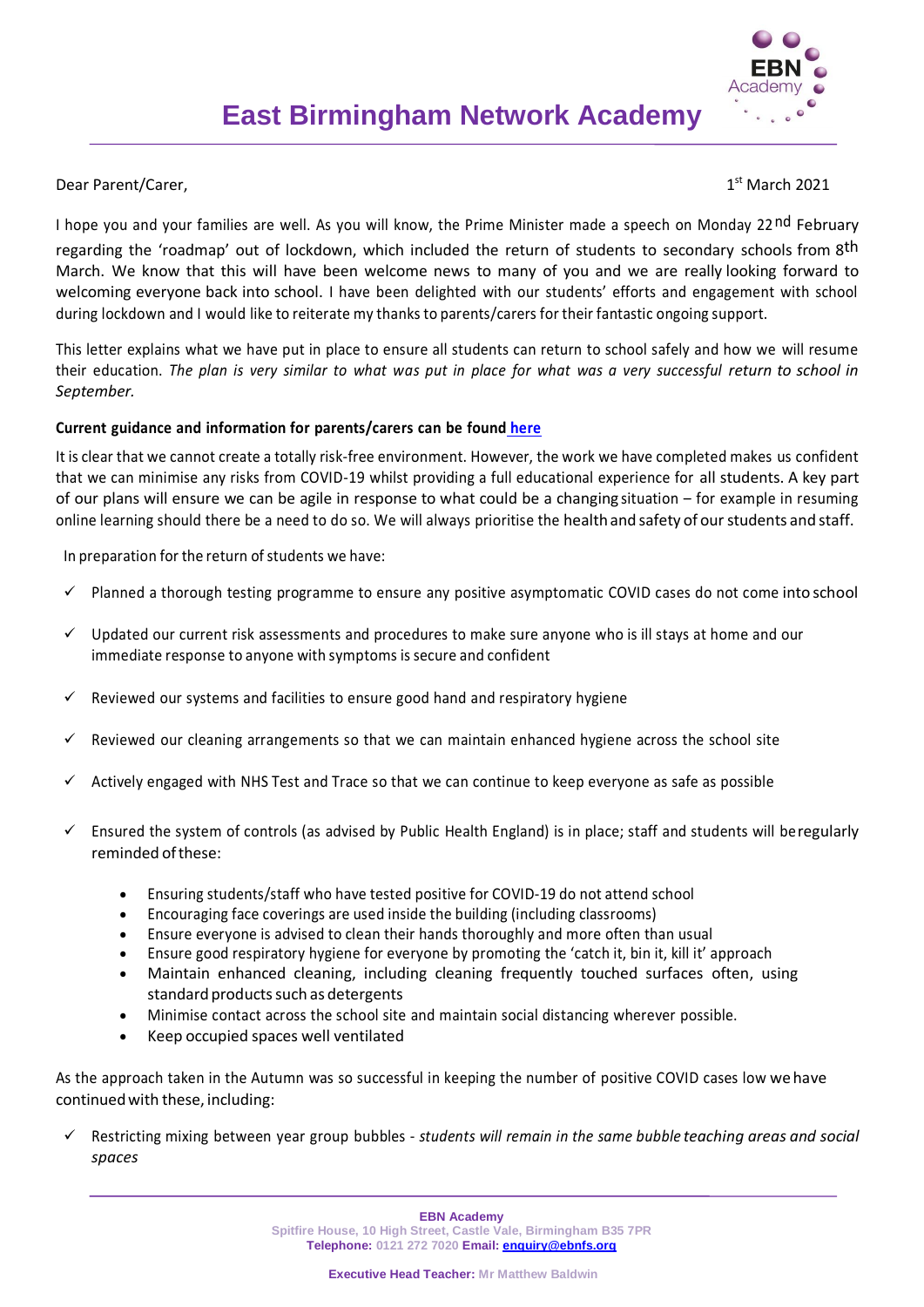- $\checkmark$  Ensuring that staff are able to maintain 2m distance from students and other staff by arranging our classrooms and modifying shared areas to accommodate this
- $\checkmark$  Updating risk assessments for practical subjects and adapting practice to ensure that students continue to have a broad and balanced experience whilststill keeping safe
- Staff and studentsshould wear *appropriate* facemasksinside the school buildingsincluding classrooms *except*:
	- if they are outside (this is a change to previous guidance)
	- in PE lessons
	- when they are eating or drinking
	- if students are exempt:
		- i. if they "cannot put on, wear or remove a face covering because of a physical impairment or disability, illness or mental health difficulties
		- ii. ifthey need to speak to or provide help to someone who relies on lip reading, clearsound or facial expression to communicate" (from DfE Operational Guidance)

# **When will my child return to school?**

- The school will be **open on Monday 8th March 2021 for Asymptomatic Lateral Flow Testing (LFT) only.** Where parental consent has been given, students will attend school at an allocated time to undergo LFT testing for COVID-19. The time of each child's test will be confirmed by the end of this week
- Following a first negative Lateral Flow Test (LFT) in school, students should return on the following dates in March:
	- $\circ$  Year 11 Tuesday 9<sup>th</sup> March
	- $\circ$  Year 9 & 10 Wednesday 10<sup>th</sup> March

If parents/carers have not given consent for their child to have an LFT, their child should still return to school on these dates. However, it is *strongly advised* that students do take the test for their own and everyone else's safety.

The phased return to school will help us ensure that students and staff are tested and prevent anypotential asymptomatic positive COVID cases from coming into school.

• Remote education/ online lesson will be provided on Monday 8<sup>th</sup> March and work will be set for Year 9 and 10 students to complete on Tuesday 9<sup>th</sup> March.

# **Testing of staff and students for COVID-19 at school (LFT)**

For a safe return to school, students and staff will be tested using Lateral Flow Tests. Students will take 3 tests in school with 3-5 day intervals in between. The purpose of the tests is to find out if anyone in school is COVID positive but asymptomatic, as well as to show students how to do the tests when home testing begins after their 3<sup>rd</sup> test in school. The tests are not mandatory, but it is strongly advised that students are allowed to havethese tests in school to keep themselves and others as safe as possible.

If you consent to your child being tested, please complete the consent form attached to this letter and return asap, if possible by Friday 5<sup>th</sup> March 2021. If you cannot return it by this date then you must inform the school immediately and we will arrange a time for your child to be tested on Monday 8<sup>th</sup> March 2021. If they arrive for their test but they do not have consent form they cannot be tested. An electronic copy of this form can be found on our website at the bottom of the covid-19 section.

The form can be returned either in person or via email to [enquiry@ebnfs2.org](mailto:enquiry@ebnfs2.org). Scanned copies are acceptable.

Further information about our testing programme will be communicated to parents/carers in a separate letter and will require students to attend during set appointments on Monday 8<sup>th</sup> March to ensure safe procedures can be adhered to whilst we are still in lockdown. To keep everybody safe, please ensure students keep to their test appointment times.